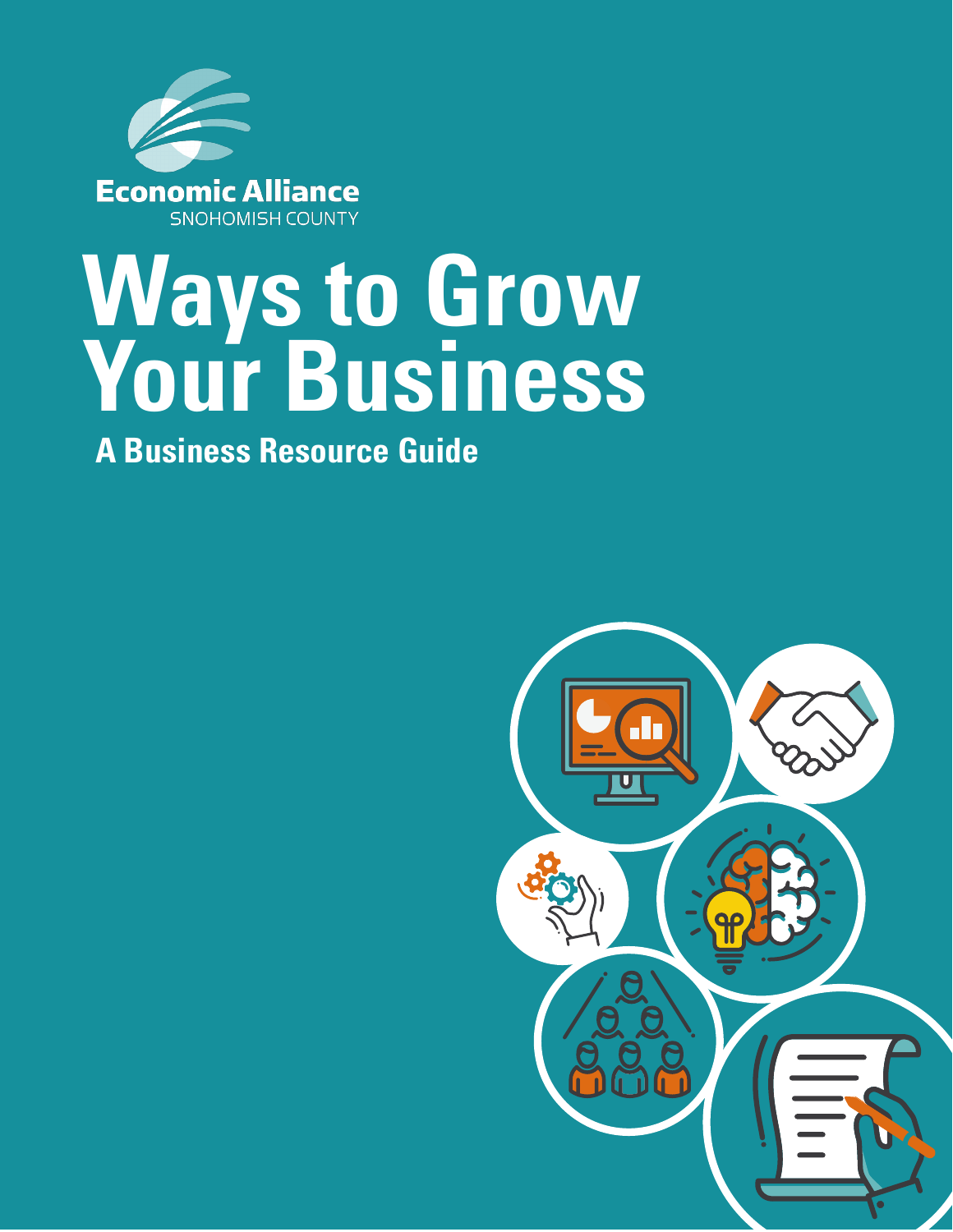

# Connect With Local Leaders in Business and Government

# Access Helpful Data, Tools and Resources

# **Have your voice heard**

- ► Connect with government and elected officials and make your voice heard in Olympia and Washington D.C.
- ► Partner with EASC to champion and advocate for the issues that affect businesses in Snohomish County.
- ► Receive timely updates and the latest economic data and trends to better understand the local business climate.

# **Help with relocation or expansion**

- ► Get help with every stage of relocating or expanding a business within Snohomish County, including:
	- $\blacktriangleright$  find a location
	- ► connect with local training programs to develop talent
	- ► coordinate with utilities
- Certificate of Origin processing for exporters

# **Build your influence**

- ► Educate yourself and your team on topics to support your business.
- ► Increase visibility for your business through networking opportunities.
- ► Connect with local chambers, associations, and organizations to discover new business opportunities.
- $\blacktriangleright$  Interact with regional private and public sector decision makers.

#### **Economic Alliance Snohomish County**

**Learn more: economicalliancesc.org**

# **Access free business resources**

- ► Access online resources, including:
	- ► market research data
	- ► legal forms and resource center
	- ► small business reference center
	- ► business magazines and literature
- ► In-library resources, including:
	- ► one-on-one resource consultation
	- ► business classes, creative tech centers and computers, printers, and software
	- ► meeting space and free wifi

#### **Sno-Isle Libraries**

**Learn more: sno-isle.org/business**

## **Financial resources to grow**

- Find loan programs designed for business owners who may have trouble qualifying for a traditional bank loan.
- Access resources for loans with a third party lender, guarantee a bond, or find venture capital.

#### **Small Business Administration**

**Learn more: sba.gov/tools/linc**

# **Empowering entrepreneurs**

- Access to education resources and certifications.
- Small businesses owned by minorities, women, disadvantaged persons have equal opportunity to participate in public contracting and procurement.

#### **Washington State Office of Minority & Women's Business Enterprises**

**Learn more: omwbe.wa.gov/**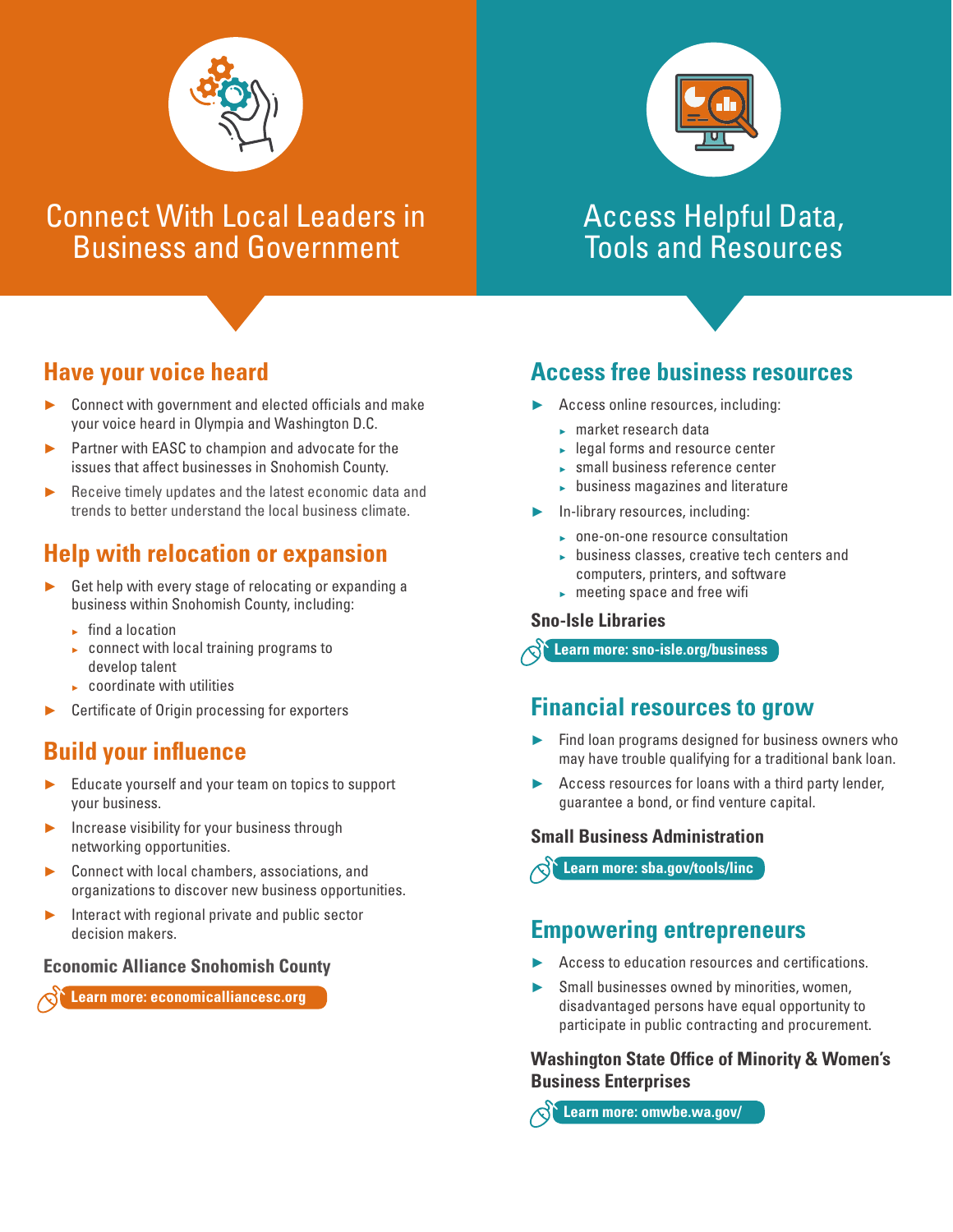

Get Free One-on-One Mentoring and Advising



# Win Government **Contracts**

# **Meet with a certified business advisor**

- ► Access confidential, professional, objective business guidance from certified business advisors at no cost.
- Access a market research team at WSU and industry research and resources from the National SBDC Research Center at UTSA.
- ► One-on-one direct assistance with financing, forecasting, operations, HR, marketing and sales, exporting, selling or buying a business and more.
- Meet with an advisor once, or schedule regular ongoing meetings to achieve your business goal.

#### **Small Business Development Center**

**Learn more: wsbdc.org**

## **Meet with an executive**

- Free one-on-one mentorship from working and retired executives.
- Free business training and education.
- Online resources including business templates, guides, quizzes, and blogs.

#### **SCORE**

**Learn more: snohomishscore.org**

## **Improve your manufacturing process**

- Become more globally competitive with consulting from manufacturing experts and a network of industry resources.
- ► Consulting on supply chain management, strategy and growth, high performance leadership development, and transition and succession planning.
- Lean Training Solutions and ISO Certifications.
- Food Safety Modernization Act Training and Compliance.

#### **Impact Washington**

**Learn more: impactwashington.org**

# **Help with all government contracts**

- Get help understanding the government market and learn what kind of opportunities are available.
- ► Gain knowledge on growing your business in the government market through:
	- ► procurement solicitations for any federal, state or local agency
	- ► training on marketing to government agencies
	- ► assisting and reviewing proposals
	- ► contracts, certifications and much more

#### **Washington PTAC**

**Learn more: washingtonptac.org**

## **Win defense contracts**

- ► Join an association of over 240 Northwest defense and security businesses.
- Strengthen and grow your business through one-on-one procurement counseling, business-to-business networking and advocacy.
- ▶ Services also help strengthen our region's economy and our nation's security.

#### **Pacific Northwest Defense Coalition**

**Learn more: pndc.us**

## **Win transportation contracts**

- Learn how to bid on transportation projects through:
	- ► free business counseling
	- $\blacktriangleright$  financial assistance and loan package preparation
	- ► small business training
	- ► obtaining surety bonding
- ► Specialized focus on small and disadvantaged businesses in the states of WA, ID, AK, and OR.

#### **Northwest Small Business Transportation Resource Center**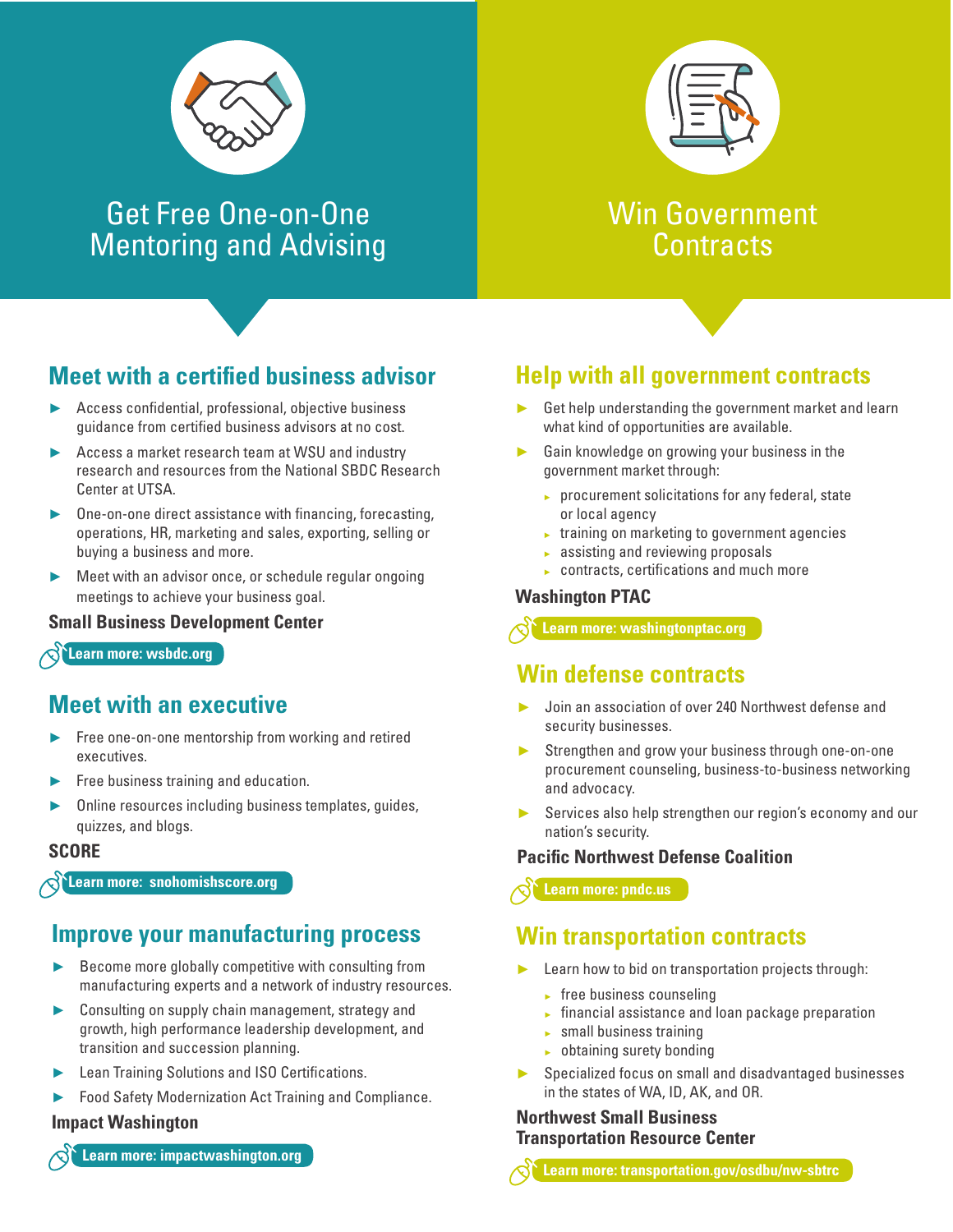

# Bring a New Product or Service to Market

# Develop Leaders and Expand Your Workforce

# **Bring an idea to life**

- ► Get help every step of the way from starting a business to bringing a product or idea to market.
- ► Access one-on-one mentoring from successful business leaders who will help with strategy, product evaluation and product validation.
- Get help finding and acquiring funding.

#### **NW Innovation Resource Center**

**Learn more: nwirc.com**

# **Bring a product to retail**

- Test market your products/services in three retail stores.
- ► Access low-cost marketing and networking opportunities that help micro businesses in Washington increase their sales and create brand awareness.
- ► Attend workshops, networking, and training events.

#### **GroWashington**

**Learn more: growashington.com**

# **Build prototypes**

- ► Affordable access to an 11,000 square foot state-of-theart makers facility at Edmonds Community College – available to the public after hours.
- Equipment includes a Laser Cutter, 3D Printers, a CNC Router, and 3D Scanners.
- ► Quick, low-cost training will have you building prototypes in no time.

#### **THE FACILITY Makerspace at EdCC**

**Learn more: david.voetmann@edcc.edu**

# **Develop leadership**

- ► Choose from two programs: Signature and Young Professionals.
- $\blacktriangleright$  Class members will identify their core leadership abilities, examine complex community issues, create new collaborations and grow professional networks.
- ► Graduates leave with a new awareness of how to build thriving companies, communities and organizations.

#### **Leadership Snohomish County**

**Learn more: leadershipsc.org**

# **Take your business to the next level**

- ► Participants typically have a minimum of five years experience running a business, generate about \$500,000 - \$15 million in sales, and have five or more employees.
- ► Access classroom instruction, business advising and a network of professionals that will help you:
	- ► grow and improve your business
	- ► maximize your investments
	- ► grow faster while working less

#### **EvCC Small Business Accelerator Program**

**Learn more: everettcc.edu/ccec/small-business-accelerator**

## **Expand your workforce**

- ► Access information and data on the region's labor market and attract the employees you need.
- ► Connect with regional stakeholders with common missions and goals.
- ► Work with educational systems to develop tomorrow's workforce.

#### **Workforce Snohomish**

**Learn more: workforcesnohomish.org**